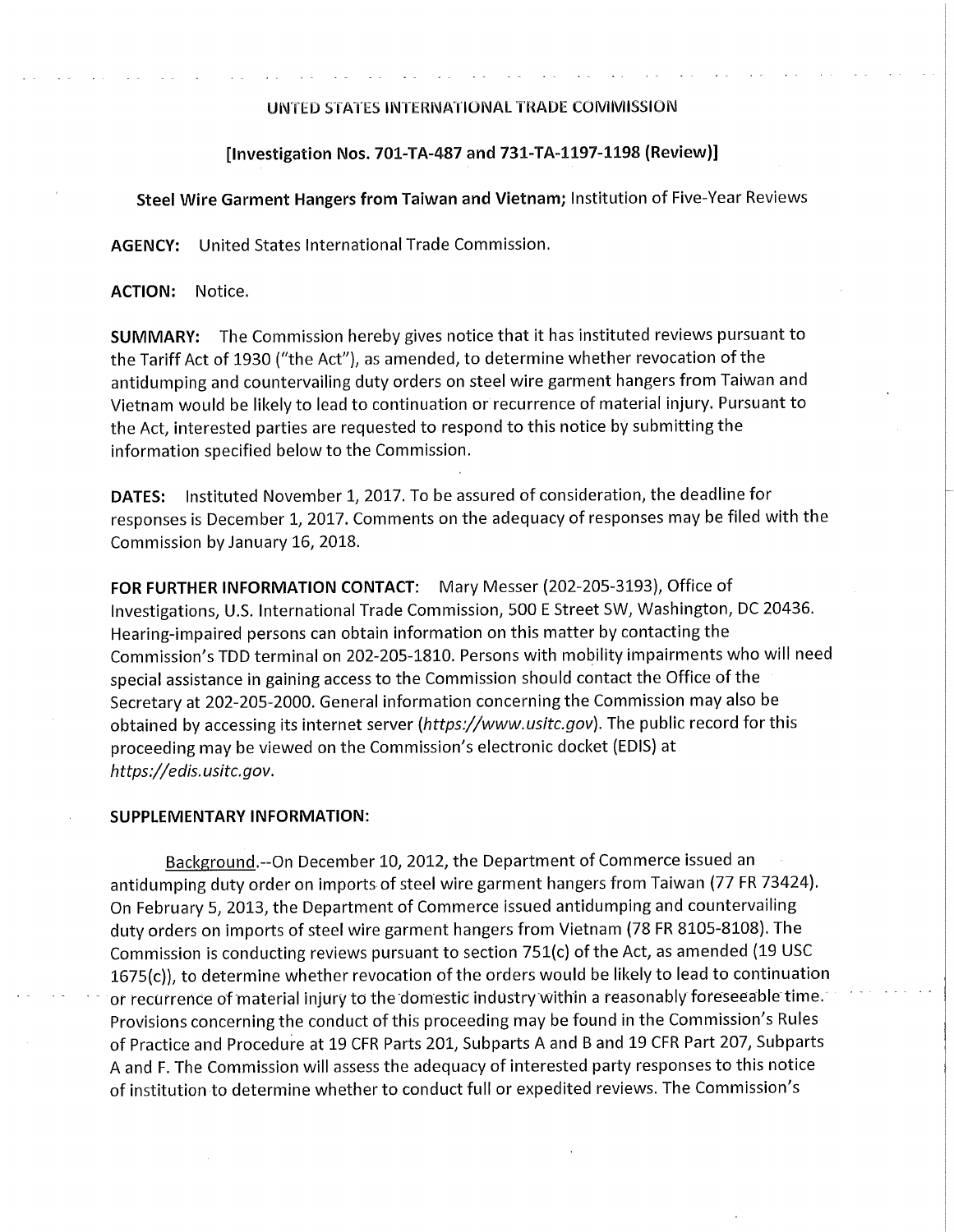determinations in any expedited reviews will be based on the facts available, which may include information provided in response to this notice.

Definitions.--The following definitions apply to these reviews:

- *(1) Subject Merchandise* is the class or kind of merchandise that is within the scope of the five-year reviews, as defined by the Department of Commerce.
- (2) The *Subject Countries* in these reviews are Taiwan and Vietnam.
- (3) The *Domestic Like Product* is the domestically produced product or products which are like, or in the absence of like, most similar in characteristics and uses with, the *Subject Merchandise.* In its original determinations, the Commission defined a single *Domestic Like Product* consisting of steel wire garment hangers that is coextensive with Commerce's scope.
- (4) The *Domestic Industry* is the U.S. producers as a whole of the *Domestic Like Product,* or those producers whose collective output of the *Domestic Like Product* constitutes a major proportion of the total domestic production of the product. In its original determinations, the Commission defined a single *Domestic Industry* as all producers of steel wire garment hangers.
- (5) The *Order Dates* are the dates that the antidumping and countervailing duty orders under review became effective. In these reviews, the *Order Dates* are December 10, 2012 (Taiwan) and February 5, 2013 (Vietnam).
- (6) An *Importer* is any person or firm engaged, either directly or through a parent company or subsidiary, in importing the *Subject Merchandise* into the United States from a foreign manufacturer or through its selling agent.

Participation in the proceeding and public service list.--Persons, including industrial users of the *Subject Merchandise* and, if the merchandise is sold at the retail level, representative consumer organizations, wishing to participate in the proceeding as parties must file an entry of appearance with the Secretary to the Commission, as provided in section 201.11(b)(4) of the Commission's rules, no later than 21 days after publication of this notice in the *Federal Register.* The Secretary will maintain a public service list containing the names and addresses of all persons, or their representatives, who are parties to the proceeding.

Former Commission employees who are seeking to appear in Commission five-year reviews are advised that they may appear in a review-even if they participated personally and substantially in the corresponding underlying original investigation or an earlier review of the same underlying investigation. The Commission's designated agency ethics official has advised that a five-year review is not the same particular matter as the underlying original investigation, and a five-year review is not the same particular matter as an earlier review of the same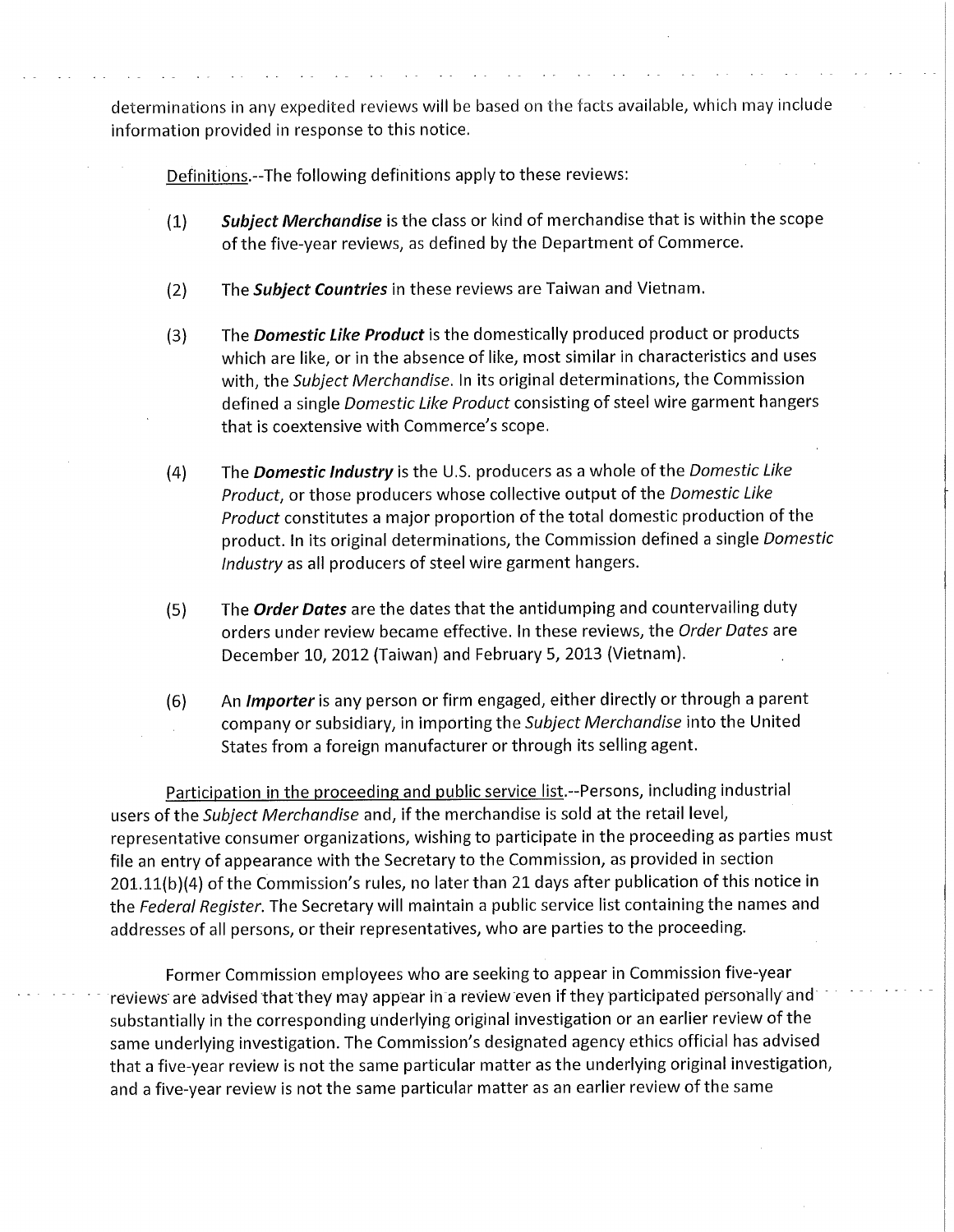underlying investigation for purposes of 18 U.S.C. 207, the post employment statute for Federal employees, and Commission rule 201.15(b) (19 CFR 201.15(b)), 79 FR 3246 (Jan. 17, 2014), 73 FR 24609 (May 5, 2008). Consequently, former employees are not required to seek Commission approval to appear in a review under Commission rule 19 CFR 201.15, even if the corresponding underlying original investigation or an earlier review of the same underlying investigation was pending when they were Commission employees. For further ethics advice on this matter, contact Charles Smith, Deputy Agency Ethics Official, at 202-205-3408.

Limited disclosure of business proprietary information (BPI) under an administrative protective order (APO) and APO service list.--Pursuant to section 207.7(a) of the Commission's rules, the Secretary will make BPI submitted in this proceeding available to authorized applicants under the APO issued in the proceeding, provided that the application is made no later than 21 days after publication of this notice in the *Federal Register.* Authorized applicants must represent interested parties, as defined in 19 U.S.C. 1677(9), who are parties to the proceeding. A separate service list will be maintained by the Secretary for those parties authorized to receive BPI under the APO.

Certification.--Pursuant to section 207.3 of the Commission's rules, any person submitting information to the Commission in connection with this proceeding must certify that the information is accurate and complete to the best of the submitter's knowledge. In making the certification, the submitter will acknowledge that information submitted in response to this request for information and throughout this proceeding or other proceeding may be disclosed to and used: (i) by the Commission, its employees and Offices, and contract personnel (a) for developing or maintaining the records of this or a related proceeding, or (b) in internal investigations, audits, reviews, and evaluations relating to the programs, personnel, and operations of the Commission including under 5 U.S.C. Appendix 3; or (ii) by U.S. government employees and contract personnel, solely for cybersecurity purposes. All contract personnel will sign appropriate nondisclosure agreements.

Written submissions.--Pursuant to section 207.61 of the Commission's rules, each interested party response to this notice must provide the information specified below. The deadline for filing such responses is December 1, 2017. Pursuant to section 207.62(b) of the Commission's rules, eligible parties (as specified in Commission rule 207.62(b)(1)) may also file comments concerning the adequacy of responses to the notice of institution and whether the Commission should conduct expedited or full reviews. The deadline for filing such comments is January 16, 2018. All written submissions must conform with the provisions of section 201.8 of the Commission's rules; any submissions that contain BPI must also conform with the requirements of sections 201.6, 207.3, and 207.7 of the Commission's rules. The Commission's Handbook on E-Filing, available on the Commission's website at *https://edis.usitc.gov,*  elaborates upon the Commission's rules with respect to electronic filing. Also, in accordance with sections 201.16(c) and 207.3 of the Commission's rules, each document filed by a party to the proceeding must be served on all other parties to the proceeding (as identified by either the public or APO service list as appropriate), and a certificate of service must accompany the document (if you are not a party to the proceeding you do not need to serve your response).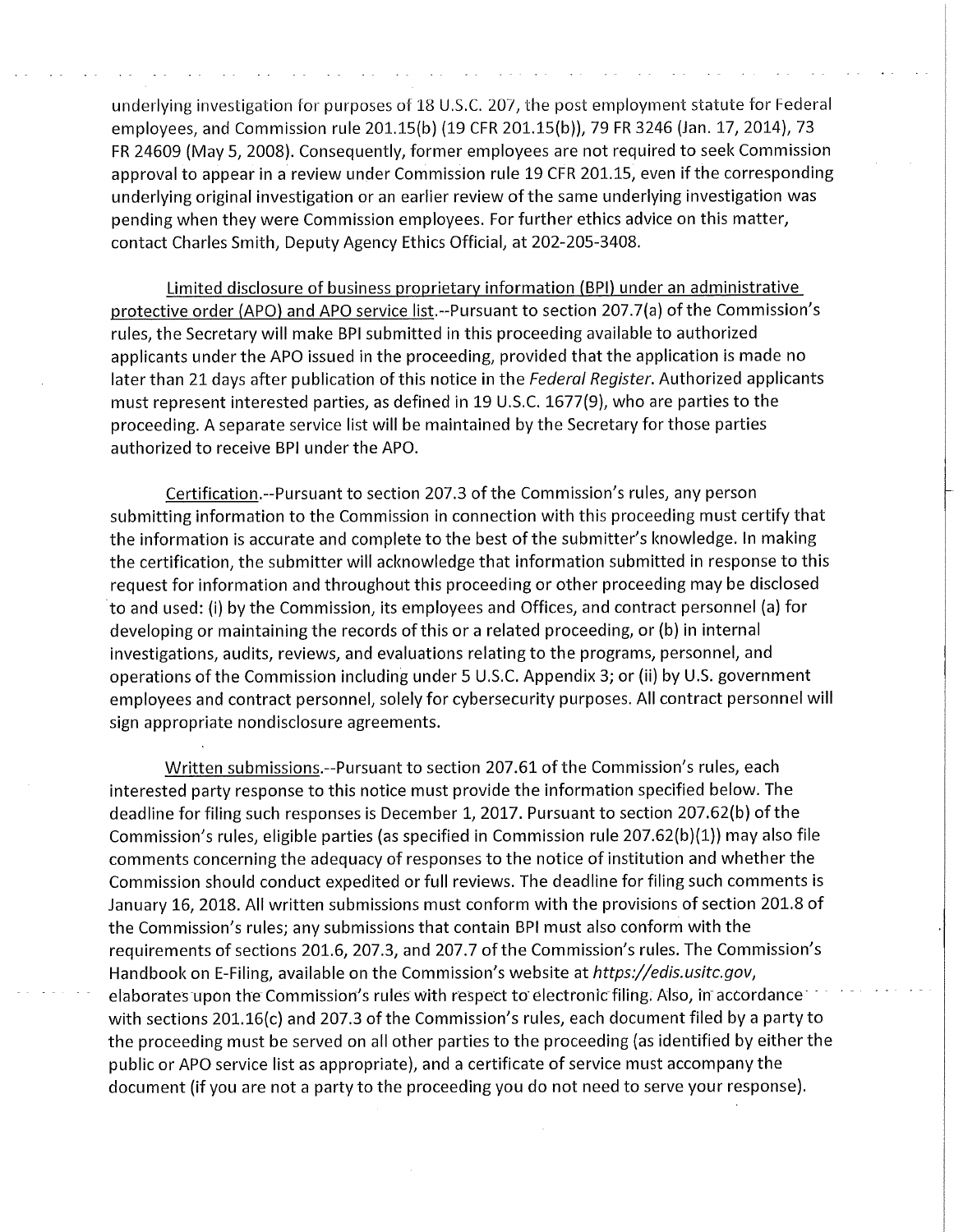No response to this request for information is required if a currently valid Office of Management and Budget ("OMB") number is not displayed; the OMB number is 3117 0016/USITC No. 17-5-399, expiration date June 30, 2020. Public reporting burden for the request is estimated to average 15 hours per response. Please send comments regarding the accuracy of this burden estimate to the Office of Investigations, U.S. International Trade Commission, 500 E Street SW, Washington, DC 20436.

Inability to provide requested information.--Pursuant to section 207.61(c) of the Commission's rules, any interested party that cannot furnish the information requested by this notice in the requested form and manner shall notify the Commission at the earliest possible time, provide a full explanation of why it cannot provide the requested information, and indicate alternative forms in which it can provide equivalent information. If an interested party does not provide this notification (or the Commission finds the explanation provided in the notification inadequate) and fails to provide a complete response to this notice, the Commission may take an adverse inference against the party pursuant to section 776(b) of the Act (19 U.S.C. 1677e(b)) in making its determinations in the reviews.

**INFORMATION TO BE PROVIDED IN RESPONSE TO THIS NOTICE OF INSTITUTION:** If you are a domestic producer, union/worker group, or trade/business association; import/export *Subject Merchandise* from more than one *Subject Country;* or produce *Subject Merchandise* in more than one *Subject Country,* you may file a single response. If you do so, please ensure that your response to each question includes the information requested for each pertinent *Subject Country.* As used below, the term "firm" includes any related firms.

- (1) The name and address of your firm or entity (including World Wide Web address) and name, telephone number, fax number, and E-mail address of the certifying official.
- (2) A statement indicating whether your firm/entity is an interested party under 19 U.S.C. 1677(9) and if so, how, including whether your firm/entity is a U.S. producer of the *Domestic Like Product,* a U.S. union or worker group, a U.S. importer of the *Subject Merchandise,* a foreign producer or exporter of the *Subject Merchandise,* a U.S. or foreign trade or business association (a majority of whose members are interested parties under the statute), or another interested party (including an explanation). If you are a union/worker group or trade/business association, identify the firms in which your workers are employed or which are members of your association.
- (3) A statement indicating whether your firm/entity is willing to participate in this proceeding by providing information requested by the Commission.
- (4) A statement of the likely effects of the revocation of the antidumping and countervailing duty orders on the *Domestic Industry* in general and/or your firm/entity specifically. In your response, please discuss the various factors specified in section 752(a) of the Act (19 U.S.C. 1675a(a)) including the likely volume of subject imports, likely price effects of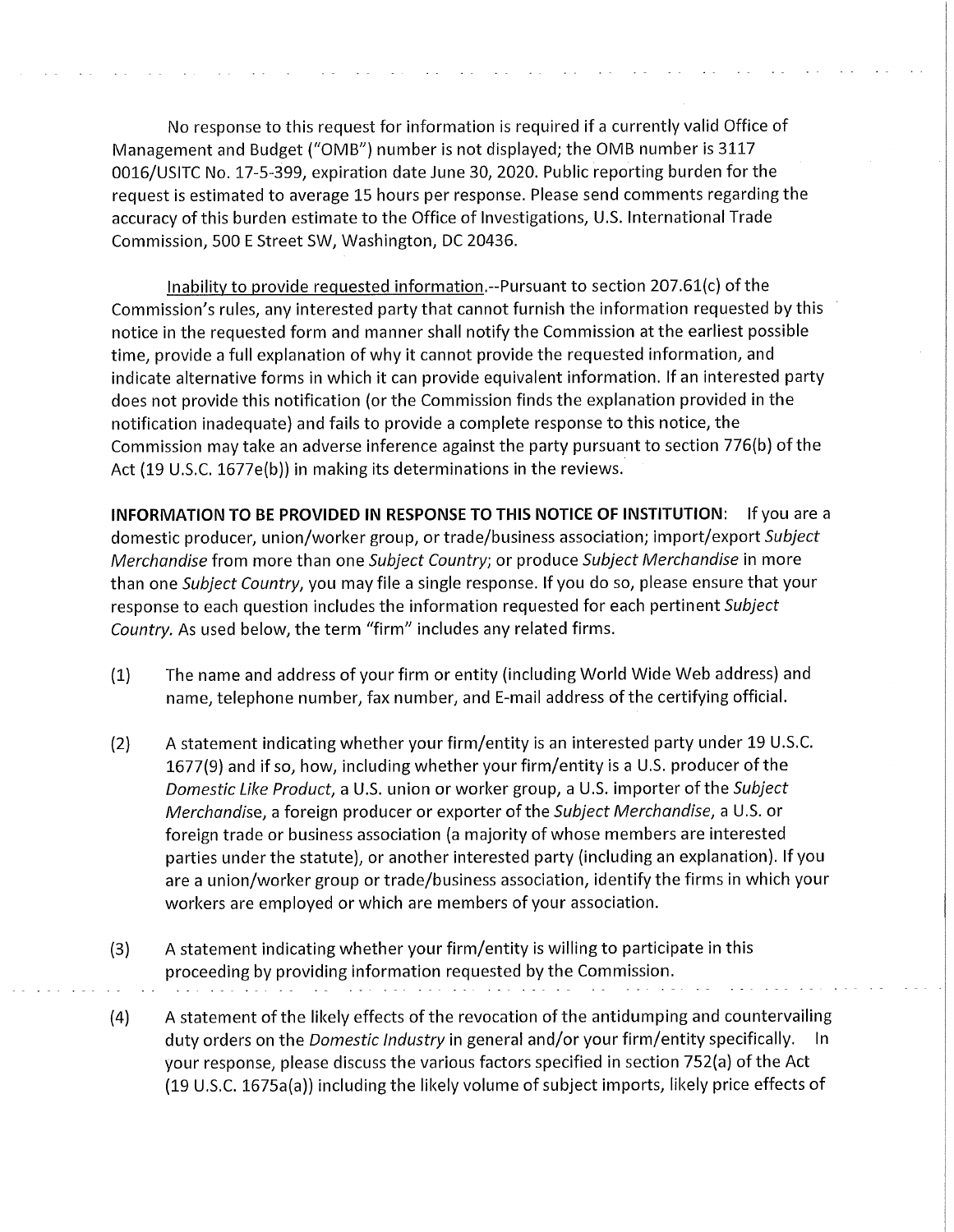subject imports, and likely impact of imports of Subject Merchandise on the Domestic Industry.

- (5) A **list of all known and currently operating U.S. producers of the** Domestic Like Product. **Identify any known related parties and the nature of the relationship as defined in section 771(4)(B) of the Act (19 U.S.C. 1677(4)(B)).**
- **(6) A list of all known and currently operating U.S. importers of the** Subject Merchandise **and producers of the** Subject Merchandise **in each** Subject Country **that currently export or have exported** Subject Merchandise **to the United States or other countries since the**  Order Date.
- (7) A **list of 3-5 leading purchasers in the U.S. market for the** Domestic Like Product **and the**  Subject Merchandise **(including street address, World Wide Web address, and the name, telephone number, fax number, and E-mail address of a responsible official at each firm).**
- **(8) A list of known sources of information on national or regional prices for the** Domestic Like Product **or the** Subject Merchandise **in the U.S. or other markets.**
- **(9) If you are a U.S. producer of the** Domestic Like Product, **provide the following information on your firm's operations on that product during calendar year 2016, except as noted (report quantity data in number of hangers and value data in U.S. dollars, f.o.b. plant). If you are a union/worker group or trade/business association, provide the information, on an aggregate basis, for the firms in which your workers are employed/which are members of your association.** 
	- **(a) Production (quantity) and, if known, an estimate of the percentage of total U.S. production of the** Domestic Like Product **accounted for by your firm's(s') production;**
	- **(b) Capacity (quantity) of your firm to produce the** Domestic Like Product **(that is, the level of production that your establishment(s) could reasonably have expected to attain during the year, assuming normal operating conditions (using equipment and machinery in place and ready to operate), normal operating levels (hours per week/weeks per year), time for downtime, maintenance, repair, and cleanup, and a typical or representative product mix);**
	- **(c) the quantity and value of U.S. commercial shipments of the** Domestic Like Product **produced in your U.S. plant(s);**
	- **(d) the quantity and value of U.S. internal consumption/company transfers of the**  Domestic Like Product **produced in your U.S. plant(s); and**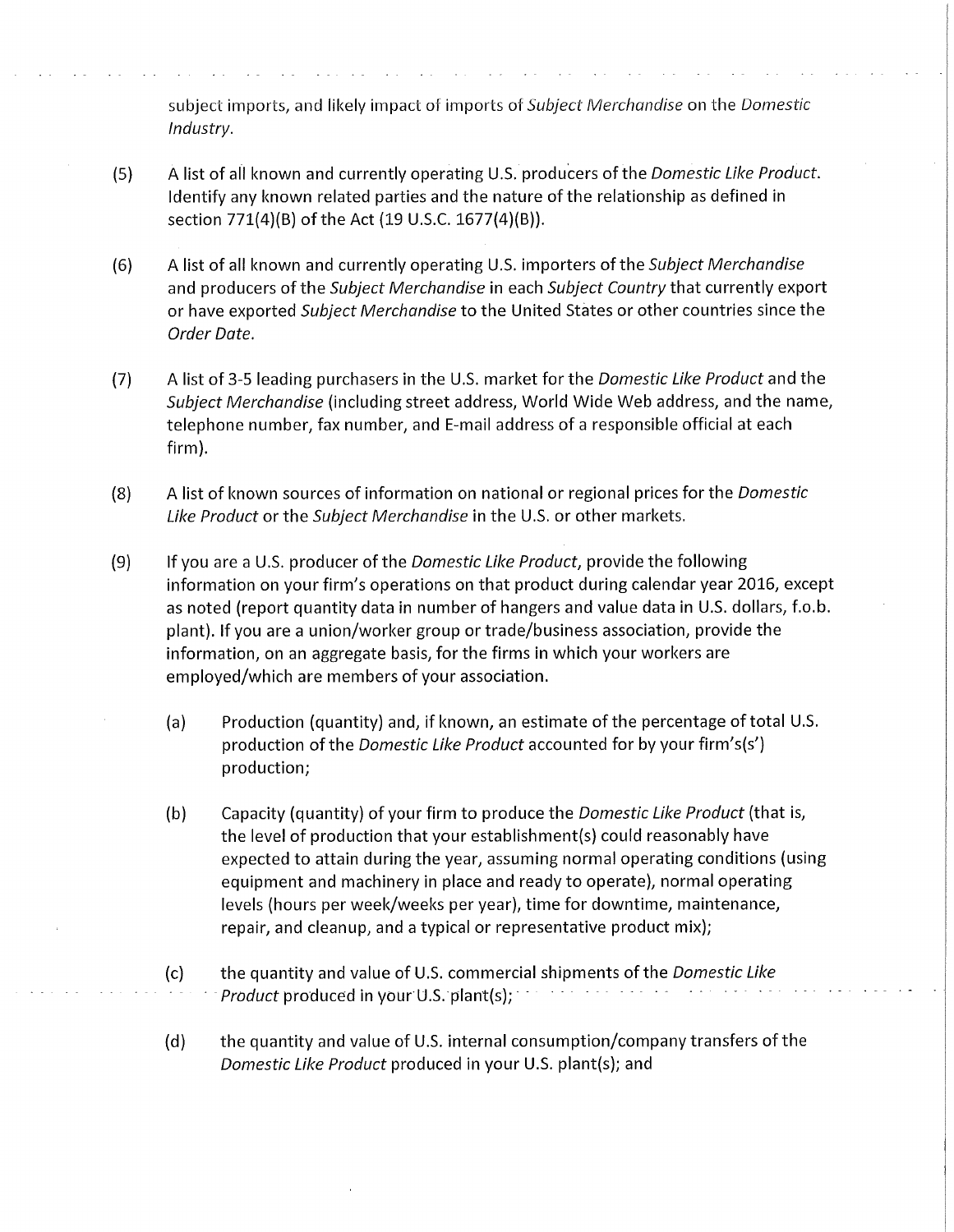- (e) the value of (i) net sales, (ii) cost of goods sold (COGS), (iii) gross profit, (iv) selling, general and administrative (SG&A) expenses, and (v) operating income of the Domestic Like Product produced in your U.S. plant(s) (include both U.S. and export commercial sales, internal consumption, and company transfers) for your most recently completed fiscal year (identify the date on which your fiscal year ends).
- (10) If you are a U.S. importer or a trade/business association of U.S. importers of the Subject Merchandise from any Subject Country, provide the following information on your firm's(s') operations on that product during calendar year 2016 (report quantity data in number of hangers and value data in U.S. dollars). If you are a trade/business association, provide the information, on an aggregate basis, for the firms which are members of your association.
	- (a) The quantity and value (landed, duty-paid but not including antidumping or countervailing duties) of U.S. imports and, if known, an estimate of the percentage of total U.S. imports of Subject Merchandise from each Subject Country accounted for by your firm's(s') imports;
	- (b) the quantity and value (f.o.b. U.S. port, including antidumping and/or countervailing duties) of U.S. commercial shipments of Subject Merchandise imported from each Subject Country; and
	- (c) the quantity and value (f.o.b. U.S. port, including antidumping and/or countervailing duties) of U.S. internal consumption/company transfers of Subject Merchandise imported from each Subject Country.
- (11) If you are a producer, an exporter, or a trade/business association of producers or exporters of the Subject Merchandise in any Subject Country, provide the following information on your firm's(s') operations on that product during calendar year 2016 (report quantity data in number of hangers and value data in U.S. dollars, landed and duty-paid at the U.S. port but not including antidumping or countervailing duties). If you are a trade/business association, provide the information, on an aggregate basis, for the firms which are members of your association.
	- (a) Production (quantity) and, if known, an estimate of the percentage of total production of Subject Merchandise in each Subject Country accounted for by your firm's(s') production;
	- (b)  $\cdots$  Capacity (quantity) of your firm(s) to produce the Subject Merchandise in each Subject Country (that is, the level of production that your establishment(s) could reasonably have expected to attain during the year, assuming normal operating conditions (using equipment and machinery in place and ready to operate), normal operating levels (hours per week/weeks per year), time for downtime,